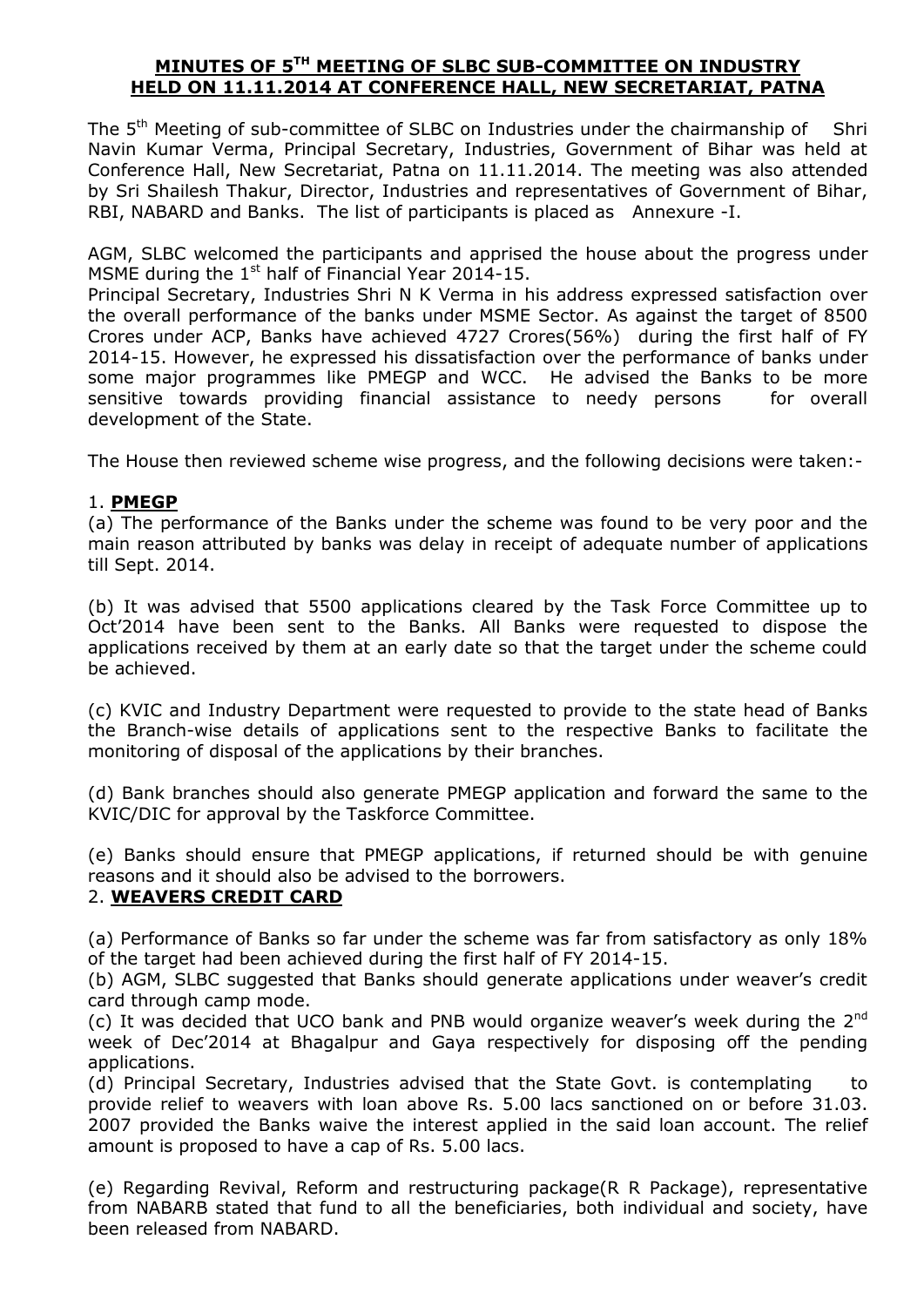# **3. FOOD PROCESSING:**

(a)Banks have sanctioned Rs. 284.33 Crs to 398 food processing units during the first half of FY 2014-15. Principal Secretary, Industries requested the banks to intensify efforts for increasing finance as there is a vast potential under food processing industry.

(b) Loans to Sugar Industry should be treated under Medium and large industry loans and not to be reported under manufacturing sector. It was also decided that any loan above Rs. 5 crores to manufacturing units may only be reported under manufacturing sector. Banks were advised to incorporate these changes from next meeting onwards.

## **MISCELLANEOUS:**

## **i) ROAD SHOW:**

The Principal Secretary, Industries requested the Banks to organise Road Shows for sourcing of loan under CGTMSE coverage.

## **ii) GRIEVANCE REDRESSAL :**

Principal Secretary, Industries also advised the banks to set up a grievance redressal cell for assisting the borrowers to complete the formalities in sanction of loans. AGM, RBI suggested to fix a date and time every month for redressal of Grievances of the borrowers.

The House observed that the deliberation in the meeting were very useful and would enable better co-operation and co-ordination between the Banks and the Government.

The meeting ended with a vote of thanks to the chair.

-----------------\*----------------------

## **ACTION POINTS OF THE 5th MEETING OF SLBC SUB-COMMITTEE ON INDUSTRIES HELD ON 11.11.2014 AT NEW SECRETARIAT CONFERENCE HALL, PATNA**

1. Bank branches should also generate PMEGP applications and forward the same to the KVIC/DIC for approval by the Taskforce Committee.

## **(Action: All Banks)**

2. Banks should generate application under weaver's credit card through Camp mode.  **(Action: All Banks)** 

3. Loans sanctioned above Rs. 5.00 Crs only to be reported under manufacturing sector. Loans to Sugar Industry should be treated under Medium and large industry loans.

#### **(Action: All Banks)**

4 The State Government & KVIC were requested to make available to Bank's controllers Branch-wise data of applications submitted under PMEGP, to facilitate monitoring and faster disposal of the applications by the Banks.

## **(Action:GoB & KVIC)**

-----------------\*----------------------